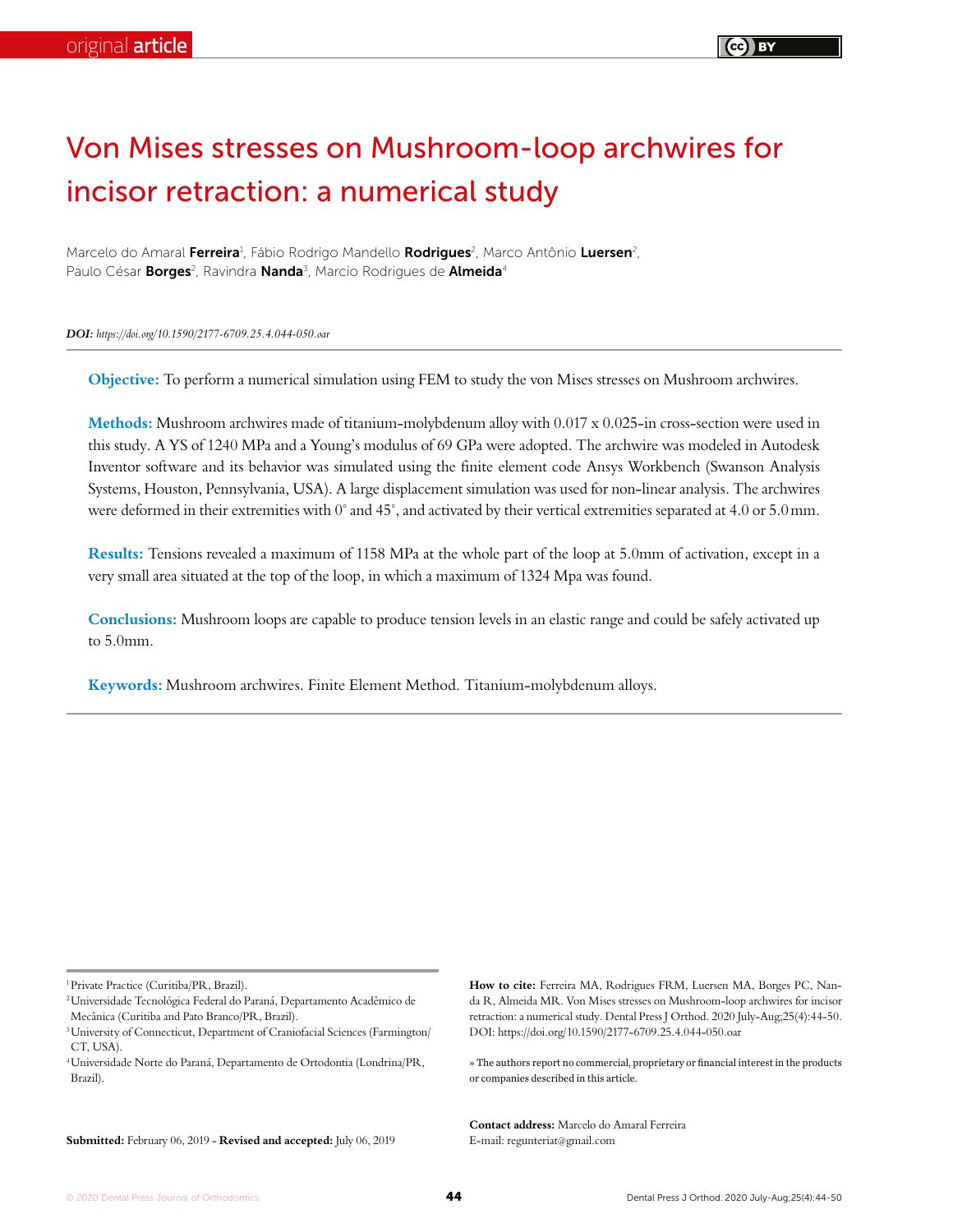## INTRODUCTION

Malocclusion treatment requires a treatment plan considering a 3-D approach, since dental arches can have an elliptic, hyperbolic, parabolic, U-shaped or a V-shaped form. Also, in dental movement, teeth must be considered in a 3-D spatial position. The 3D Finite Element Analysis (FEM) has been widely used for the analysis of complex structures under different loads and conditions,<sup>1-2</sup> because one of the most important parts of numerical analysis is to minimize loss of performance of a structure. Also, it allows to create, develop and test the mechanical behavior of many appliances not only in medicine, but also in dentistry, engineering and other biomedical fields of interest, as structural analysis, heat transfer, mass transport, fluid flow and electromagnetic force.<sup>1</sup> Once teeth are attached in the periodontal ligament, a complex force system is created during orthodontic treatment. Many papers deal with periodontium modeling, i.e., gingiva, periodontal ligament, alveolar bone and cementum, to study teeth movement in all space positions, but modeling is complex due to anatomical differences among patients.<sup>1-2</sup> Orthodontic appliances should be developed to move teeth with a desired force system (Fx, Fy and Mz) capable to produce controlled teeth tipping, intrusion or extrusion, during movement3 . In orthodontics, closing loops are used to retract teeth in cases where spaces need to be closed to obtain a stable occlusion, considering that many spaces are due to therapeutic extraction cases in dental protrusion treatment. Closing loops have been studied from the first design from Bull,<sup>4</sup> who developed a canine retraction spring made with stainless steel. Later, Burstone5 developed T-loop closing loops made with titanium-molybdenum alloy. Among the different geometries, T-loops were the most studied at moment. T-loops have been verified in holographic studies, also experimentally, numerically and clinically along the years, regarding gable bends effects, loop position, cross-section, relaxation stress,<sup>6</sup> and the behavior of the force system.<sup>3,5</sup> Closing loops archwires have been studied experimentally<sup>2,3</sup> and numerically<sup>3</sup> to obtain tension levels and the force system, i.e., three-dimension forces (Fx, Fy and Fz), rotational tendency (Mx, My and Mz) and consequently the M/F ratios (M/F ratios are relevant to know the tooth movement tendency). From the clas-

sic studies on closing loops to the present date, many designs have been created and some of them had their tension levels evaluated through von Mises yield criterion. The von Mises yield criterion through FEM predicts the stress (yielding of materials) on ductile materials over a material under complex loading (multiaxial loading conditions). Some years ago, a modified T-loop called Mushroom loop archwires (ML archwires) was developed<sup>7</sup> to retract incisors with controlled torque and anchorage control, since this archwire avoids posterior teeth to move forward, resulting in anchorage loss. If molars move mesially, the extraction spaces may be lost and dental protrusion may not be perfectly corrected.<sup>7-12</sup>

No study at this time verified the tension levels on Mushroom archwires geometry, but only clinical studies were performed showing good results.<sup>7,9</sup> Thus, the present study aims to study using FEM the von Mises stresses over a 3-D Mushroom loop design after activation.

## MATERIALS AND METHODS Tridimensional model

The archwire was modeled in AutoDesk Inventor software and its behavior was simulated using the finite element code Ansys Workbench (Swanson Analysis Systems, Houston, Pennsylvania, USA). The FEM consist in splitting the body into sub-regions, the FEs. The equations pertaining to each element are joined to preserve continuity and obtain an equation that represents the entire body. In the static analysis of stress-strain, the equation  $[K] x \{u\} = F$ represents the body to be analyzed. The 'K' is the stiffness matrix, 'u' is the nodal displacement vector, and 'F' is the nodal force vector. After finding the nodal displacements {u} through the solution of the algebraic system shown in equation above, the stresses and efforts on the body may be evaluated. Thus, the matrix  $[K]$  depends on the vector  $\{u\}$ , characterizing a non-linear system of equations due to large displacements characteristics. The activation was performed in increments of 1.0 mm in the horizontal direction up to 5.0 mm, and considered maximum when, at any point, the archwire material reached its YS (Yield Strength) limit and, consequently, suffered permanent deformation, and the simulation process was terminated. Figures 1A and 1B show the isometric view. Figure 2 depicts the loop dimensions with an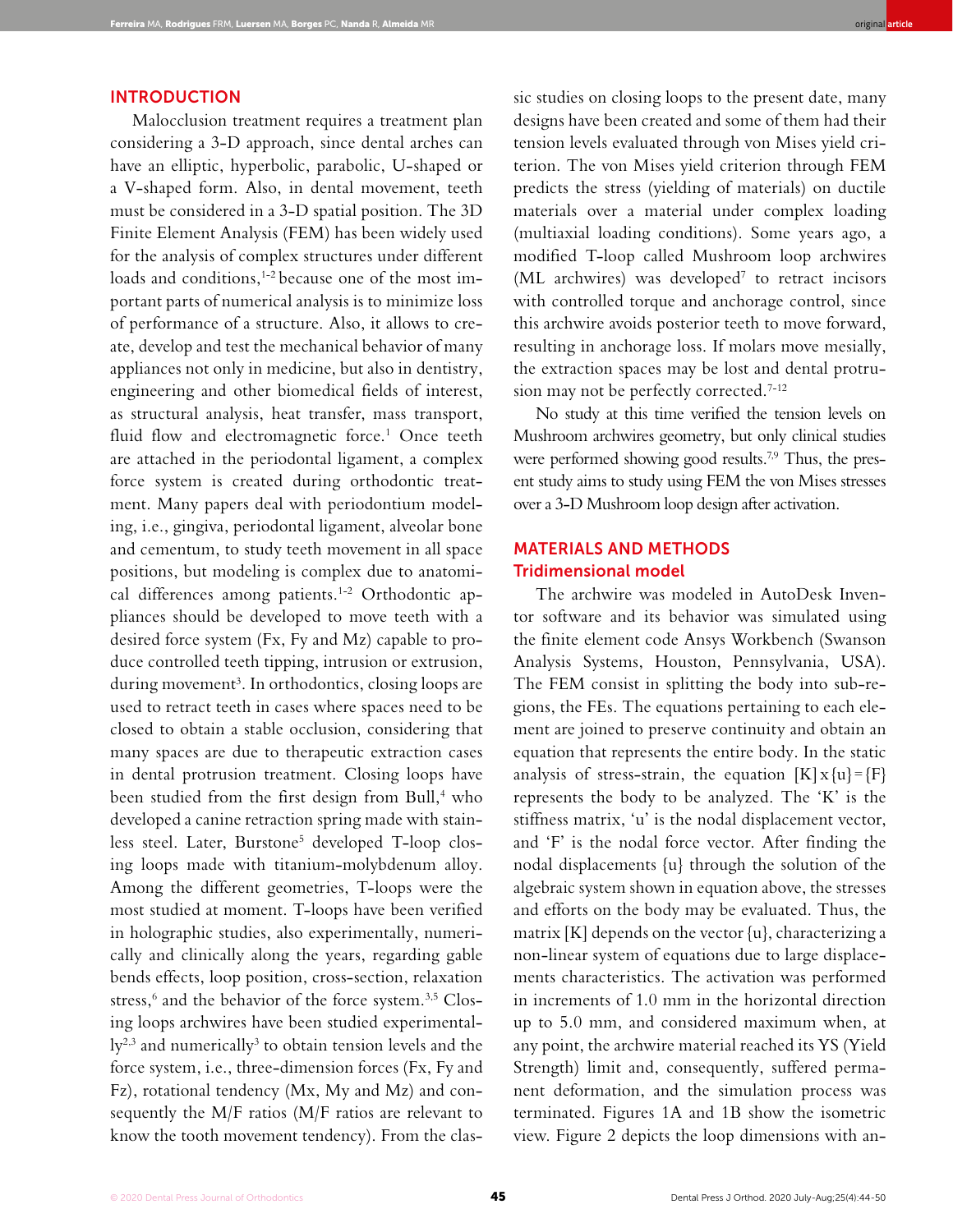gular and linear details. The archwire is characterized by 0.432 x 0.635 mm (0.017 x 0.025-in) cross-section and made by titanium-molybdenum alloy with a Modulus of Elasticity (E) of 69 GPa (10  $\times$  10<sup>6</sup>psi) and a YS ( $\sigma$ e) equal to 1240 MPa (180 x 10<sup>3</sup>psi).

## Tension analysis

Stress analysis is performed to verity if a ductile material is working in the elastic regime, and serves as a parameter to define the maximal admissible activation, since plastic deformation should be avoided during maximum distortion energy criterion, according to von Mises criterion theory. A three-dimensional simulation obtained by FEM search to evaluate tension levels that rise in the archwire body after activation. ML archwire should work in elastic range, i.e., should not surpasses the YS after pre-activation and after activation. This study was restricted to consider only the four anterior brackets due to the degree of stress-strain on the loops. Four blocks simulated the incisors brackets keeping the same interbracket distance. Table 1 shows the material mechanical properties.

A large displacement for non-linear analysis was used for simulation. The archwires were deformed in their extremities with  $0^{\circ}$  and  $45^{\circ}$ (Fig 3) and the loop was activated. For activation, the vertical extremities of the loop were separated at 4.0 or at 5.0 mm. Initially, only pre-activation was considered (vertical extremities separated for 2.5mm, anterior torque and gable bends inserted). Figure 4 shows the archwire activated. FEM performed a convergence analysis of maximum tensions controlling the maximum element size, assigning different sizes 0.60, 0.55, 0.50 and 0.45 mm type tetrahedral 3D quadratic.

## RESULTS

original **article** Von Mises stresses on Mushroom-loop archwires for incisor retraction: a numerical study

Table 2 shows the maximum tension values for each element number and the maximum element size. As maximum tensions increase significantly in mesh 3 and decreases in mesh 4, it was observed a convergence in mesh 3 that was adopted in this model. Figure 5 shows the detail of the region where the convergence study was done. It is important to emphasize that although the tension reaches the peak of 1324 MPa that surpass the material's YS, this value found at 5.0 mm of activation is situated at the top of the loop in a very small punctual area (Fig 5) while a more accurate analysis of the different resulted tensions revealed a maximum tension of 1158 MPa at the whole part of the loop. The von Mises stress analysis revealed that the maximum tensions are not significant for 4.0mm and 5.0mm of activation.



Figure 1 - A) Mushroom archwire isometric frontal view. B) Mushroom archwire isometric sagittal view.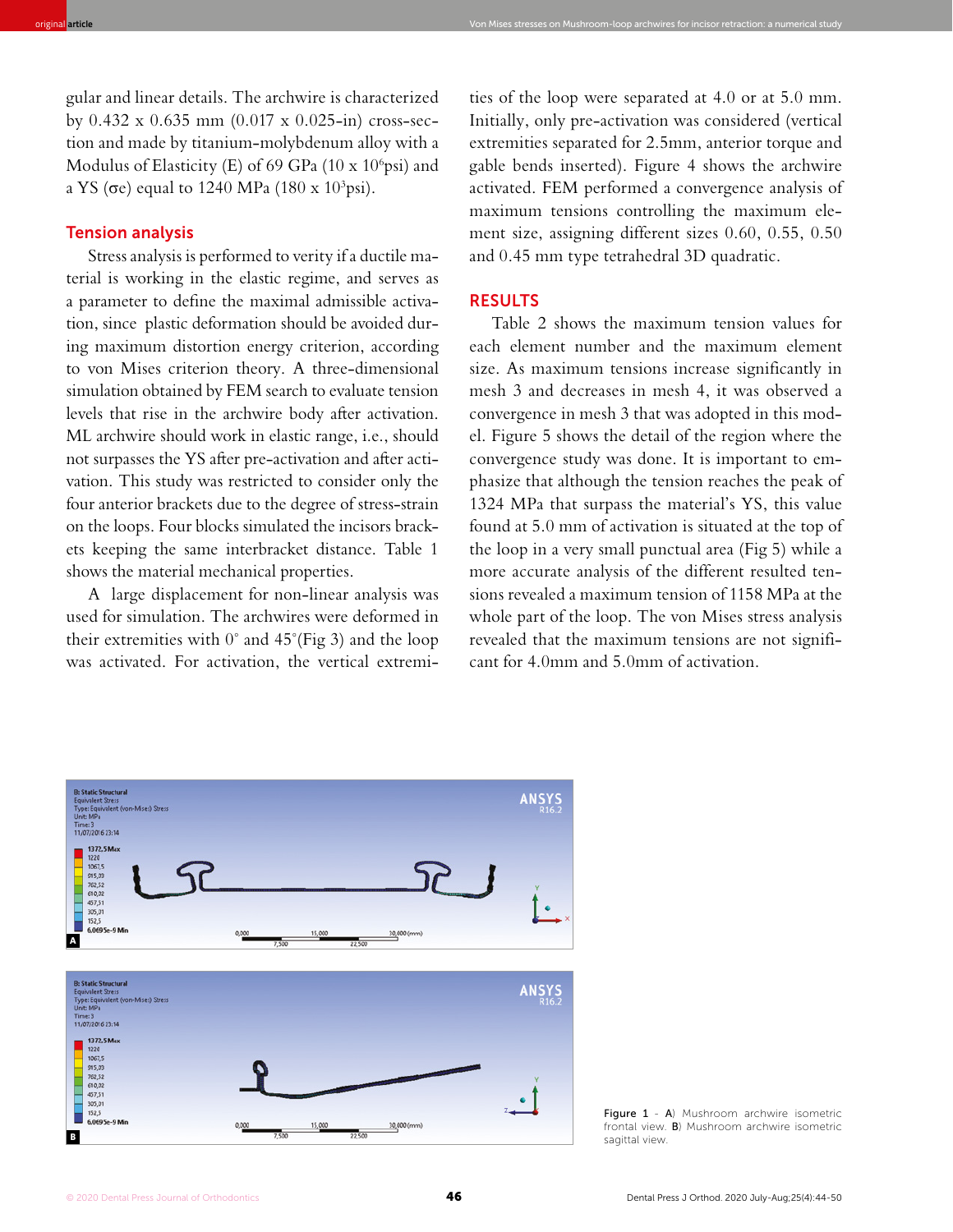



Figure 2 - Mushroom angular and linear dimensions. The Same State of the loop, detail of the loop, detail of the lateral incisor bracket. At right side, distal extremity, with a gable bend of 45 degrees.

### Table 1 - Wire material mechanical properties.

| Modulus of elasticity (E) | 69 GPa    |
|---------------------------|-----------|
| Yield stress $(\sigma e)$ | 1240 MPa  |
| Poisson's ratio           | 0.3       |
| Bulk modulus              | 57.5 GPa  |
| Shear modulus             | 26.54 GPa |



Figure 4 - A) Isometric view. B) Detail in anterior



Figure 5 - Configuration at maximum tensions.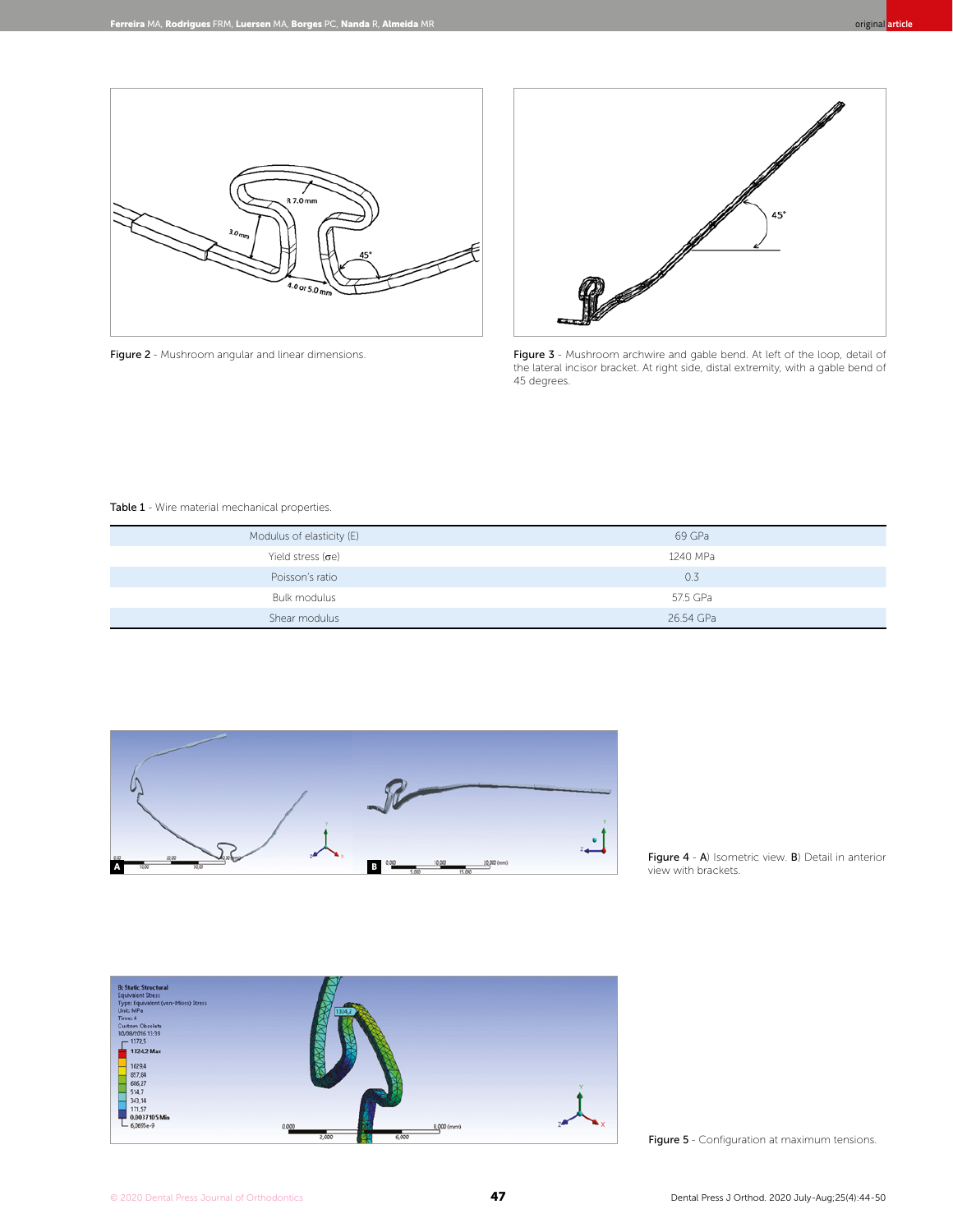| <b>Mesh</b>    | Maximum face size (mm) | <b>Number of elements</b> | <b>Number of nodes</b> | <b>Maximum Stress (MPa)</b> |
|----------------|------------------------|---------------------------|------------------------|-----------------------------|
|                | 0.60                   | 4258                      | 9771                   | 1221.10                     |
|                | 0.55                   | 5399                      | 12230                  | 1220.10                     |
|                | 0.50                   | 6455                      | 14116                  | 1324.20                     |
| $\overline{4}$ | 0.45                   | 8197                      | 17410                  | 1203.80                     |

#### Table 2 - Convergence study.

## **DISCUSSION**

The present paper evaluated the von Mises stress over a 3-D Mushroom prototype using AutoDesk Inventor software considering the von Mises criterion theory.

A three-dimensional simulation obtained by FEM was performed. ML archwires with CNA Beta III wire material (0.017 x 0.025-in) are very important appliances to retract anterior teeth with torque and anchorage control.7,9-12 Closing loops incorporated in archwires helps to control anterior torque over incisors during retraction, but they should work in an elastic range to develop a desired force system. Besides spring geometry, properties as low load deflection rates, adequate spring gradient (spring rate) and working range should be considered in closing loops.13-21 Also, torque control and gable bends are important second-order bends to avoid incisors to move lingually during retraction and posterior anchorage loss, respectively. Retraction closing loops should have a low load/deflection rate and work in an elastic, range to prevent plastic deformation. If the material enters in the plastic regime (surpass YS), the retraction spring cannot develop the minimum load to produce teeth movement.<sup>13</sup> In this research, ML archwire was evaluated by FEM to know the von Mises stresses resulted from pre-activation and activations. A titanium-molybdenum material with a Yield Strength (YS) of 1240 MPa and a Modulus of Elasticity (E) of 69 GPa was used. It was verified in the present study that the ML archwires are capable to produce safe tensions along the spring body and could be activated up to 5.0 mm without risk of loop deformation.

In a FEM study<sup>13</sup> focusing on verifying the von Mises stresses in Delta retraction springs (DRS, TMA, 0.016 x 0.022-in) using numerical and experimental methods, it was concluded that the springs could be activated up to 7.0 mm without surpass the YS. Also, Tear Drop loops were verified<sup>14</sup> experimentally and numerically concerning the force system and the stress along the loops  $(SS, 0.019x0.025-in)$ . It was found high tension levels at the top of the loop (1201- 1352  $N/mm<sup>2</sup>$ ). Another paper<sup>15</sup> verified the behavior of DRS to know the von Mises stresses comparing prototypes with and without helicoids inserted on the top of the springs. The authors concluded that the insertion of helicoids decreases the deflection rates according to early studies.5,20-22 In the present paper, even though the YS obtained (1324 MPa) surpass the material YS (1240 MPa), this value does not represent a significant tension because plastic deformation occurs only at a very small localized point (upper part of the loop). A more accurate analysis of the different tensions obtained over the spring revealed that the maximum tension is about 1158MPa also at the top of the loop at 5.0 mm of activation. Studies concerning the von Mises tensions show that the higher tensions normally occurs at horizontal legs near the attachments (brackets or molar tubes) and in the superior part of the loops due to energy concentration.13,15,16 ML archwires are a modified version originated from T-loops developed by Nanda<sup>23</sup> aiming to obtain more flexibility during the controlled retraction or translation of the four incisors, after the canine retraction (two-step procedure).7 For an ideal tooth movement of the anterior teeth, the translation movement should have a M:F ratio of approximately 10:1.7,23

In the present study, a titanium-molybdenum material was considered with the same mechanical properties of TMA wires. The prototypes studied, as well as the Mushroom arches, had their upper por-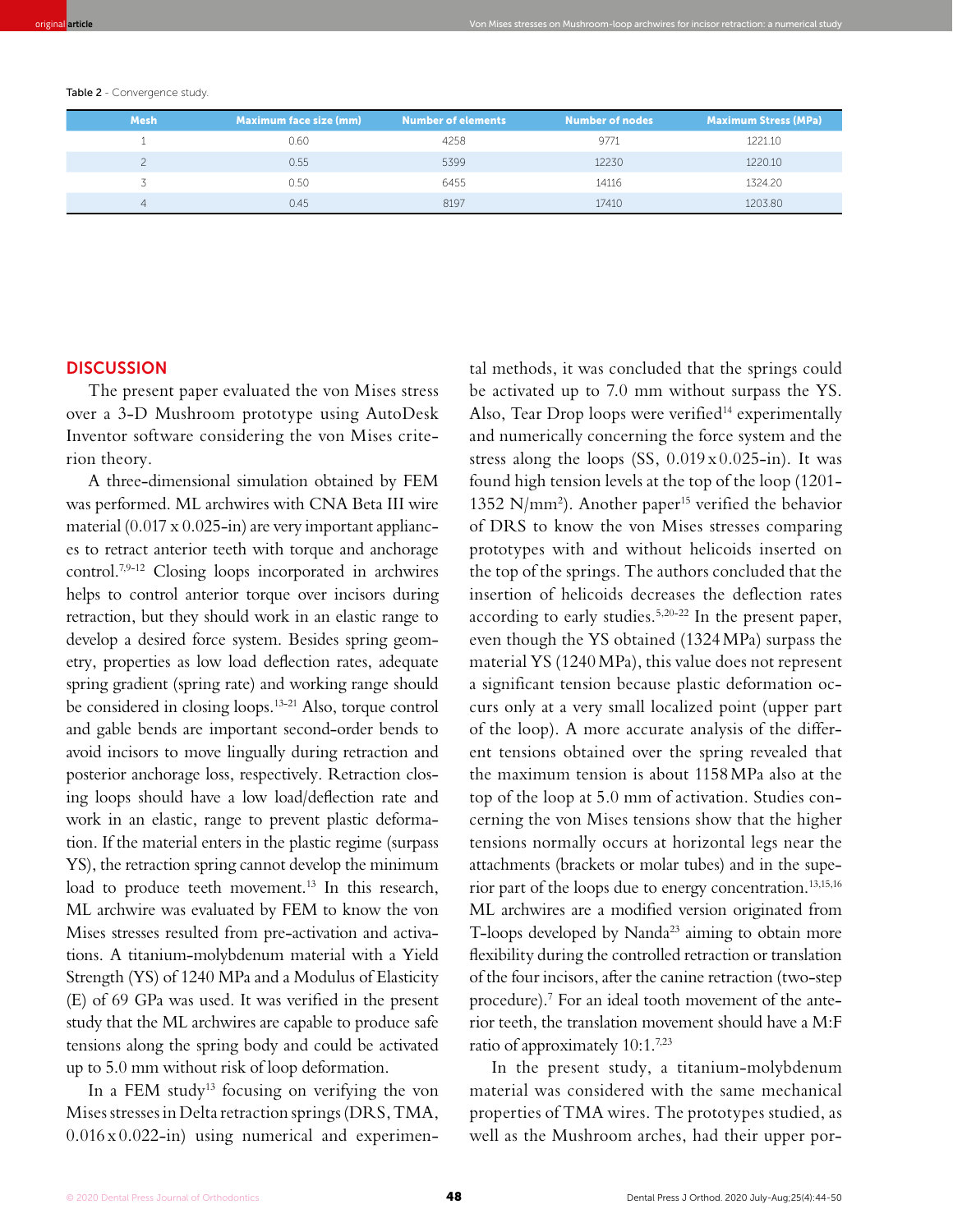tion rounded and were pre-activated at their vertical extremities, spaced 2.5 mm apart. Vertical extremities could be activated from 4.0 mm up to 5.0 mm to produce effective anterior torque to prevent incisors to tip lingually during retraction. Also, incorporated gable bends of 45 degrees in their extremities are made to avoid anchorage loss in the posterior segment. Titanium molybdenum with a nominal composition of 79% Ti, 11% Mo, 6% Zr and 4% Sn has been used clinically. CNA Beta III alloys are nickelfree, and prevents allergies in some patients, have a good range and are about 42% less stiff than stainless steel.<sup>23</sup> Many papers show case reports<sup>8-12</sup> dealing with CNA Beta III alloys, but no study demonstrates experimentally or numerically what occurs in the loop body with Mushroom geometry neither their force system after activation. In simulations, the results represent the behavior of the same object that is based on its theoretical model, so there is no variation in the material behavior. On the other hand, in the experimental method, the real behavior of an object and error must be verified statistically in order to certify that this error lies within certain limits. Further experimental studies are necessary to obtain the moments (Mx, My and Mz), forces (Fx, Fy and Fz) and the M/F ratios.

## **CONCLUSIONS**

» Mushroom loop 0.017 x 0.025-in archwires are capable to produce tension levels in an elastic range and could be activated safely up to 5.0mm.

» Tensions revealed a maximum of 1158 MPa at the whole part of the loop at 5.0mm of activation, except in a very small area situated at the top of the loop, in which a maximum of 1324 MPa was found.

## Authors contribution (ORCID<sup>®</sup>)

Marcelo do A. Ferreira (MAF): 0000-0002-9525-2918 Fábio Rodrigo M. R. (FRMR): 0000-0001-8533-1703 Marco A. Luersen (MAL): 0000-0002-3769-8815 Paulo César Borges (PCB): 0000-0002-9622-6412<sup>0</sup> Ravindra Nanda (RN): 0000-0002-0725-8739 Marcio R. de Almeida (MRA): 0000-0002-2684-0943<sup><sup>®</sup></sup>

Conception or design of the study: MAF, FRMR, MRA. Data acquisition, analysis or interpretation: MAF, FRMR, MAL, PCB, RN, MRA. Writing the article: MAF, FRMR. Critical revision of the article: MAF, FRMR, MAL, PCB, RN, MRA. Final approval of the article: MAF, FRMR, MAL, PCB, RN, MRA.